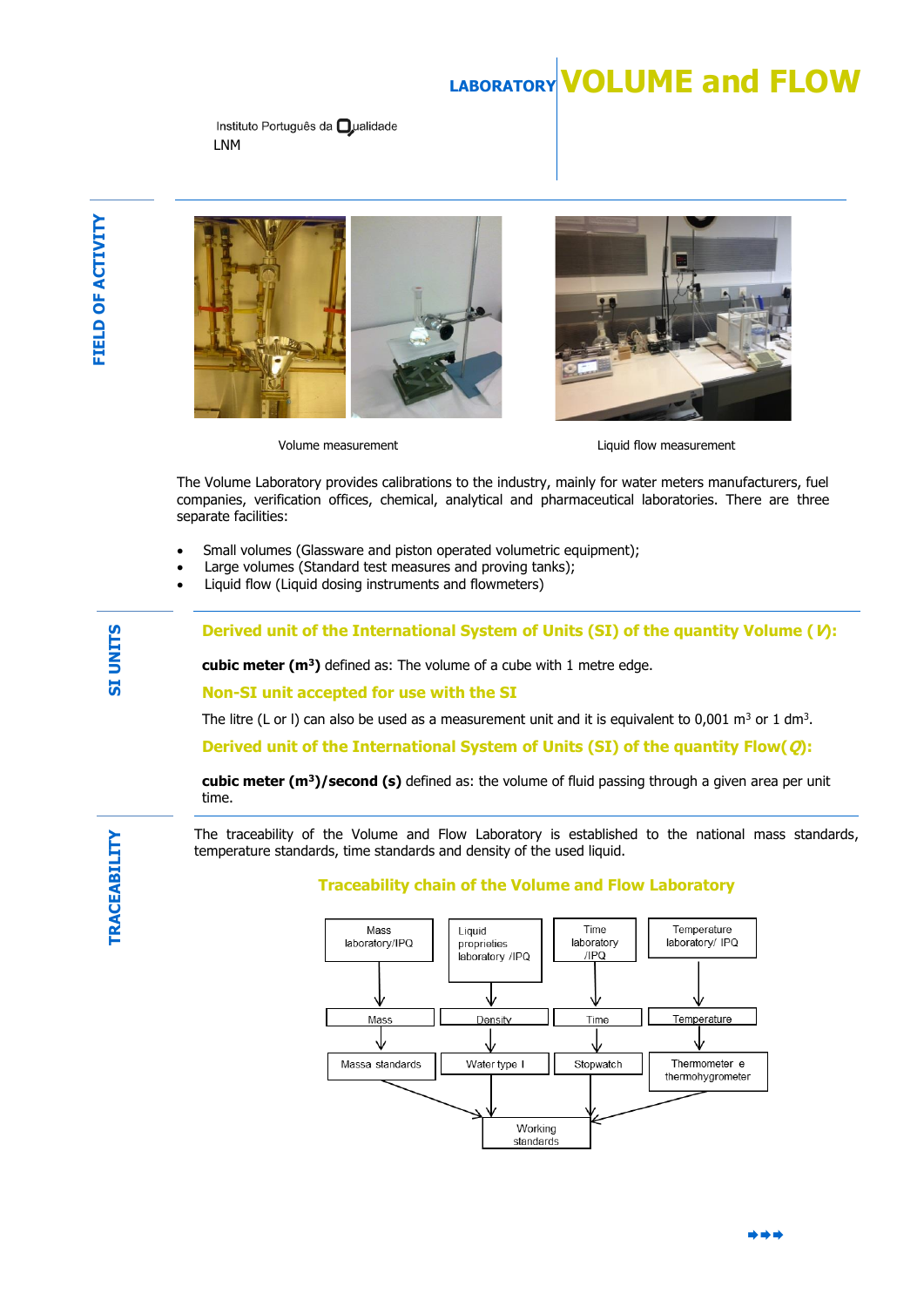# **Calibration**

| <b>EOUIPAMENT</b>                                                       | <b>RANGE</b>                   | <b>UNCERTAINTY</b> |                        |
|-------------------------------------------------------------------------|--------------------------------|--------------------|------------------------|
| Pycnometers                                                             | 1 mL to 100 mL                 | 0,003%             | 疏<br><b>CIPM MRA</b>   |
| Micropipettes (gravimetric method)                                      | 1 µL to 20000 µL               | $(0,3 - 0,1)$ %    | 商品<br><b>CIPM MRA</b>  |
| Micropipettes (photometric method)                                      | $0,1 \mu L$ to 1000 $\mu L$    | $(2,7 - 0,4)$ %    | 商行<br><b>CIPM MRA</b>  |
| <b>Dispensers</b>                                                       | 0,001 mL to 200 mL             | 0,01%              |                        |
| Syringes and Microsyringes                                              | 0,001 mL to 200 mL             |                    | 酶                      |
| <b>Flasks</b>                                                           | 1 mL to 10000 mL               |                    |                        |
| Glass burettes                                                          | 1 mL to 100 mL                 |                    |                        |
| <b>Piston burettes</b>                                                  | 0,1 mL to 100 mL               |                    |                        |
| Graduated and volumetric pipettes                                       | 1 mL to 200 mL                 |                    |                        |
| Cylinders                                                               | 1 mL to 2000 mL                |                    |                        |
| Proving tanks and standard test measures<br>(Gravimetric method)        | 1 L to 1500 L                  | 0.01%              | dist<br><b>CIPM MR</b> |
| Proving tanks and standard test measures<br>(Volumetric method In Situ) | 1 L to 10 000 L                | 0,02%              | 縮工<br><b>CIPM MRA</b>  |
| Proving tanks and standard test measures<br>(Volumetric method)         | 1 L to 5000 L                  | 0,02%              | 縮<br><b>CIPM MRA</b>   |
| Plain volume measures                                                   | 1 mL to 1500 mL                | 0,03%              | CIPM MRA               |
| Syringe pumps and peristaltic pumps<br>(gravimetric method)             | 0,12 mL/h a 2000 mL/h          | $(2,5a0,11)\%$     | 临<br><b>CIPM MRA</b>   |
| Flow meters and infusion analysers<br>(gravimetric method)              | 0,12 mL/h a 2000 mL/h          | $(2,5a0,11)$ %     | 縮广<br><b>CIPM MRA</b>  |
| Syringe pumps and peristaltic pumps<br>(interferometric method)         | $0,1 \mu L/h$ a 5000 $\mu L/h$ | 2,0%               |                        |
| Flow meters and infusion analysers<br>(interferometric method)          | $0,1 \mu L/h$ a 5000 $\mu L/h$ | 2,0%               |                        |

**CONCERTAINT AND A EXpanded Uncertainty presented in the CMC: BIPM** 

## **Methods for the calibration of volume and flow instruments:**

#### **Gravimetric Method**



The instrument is weighted empty and dried and then weighted full with the calibration liquid. The difference between the two mass values gives the mass of the contained liquid; usually water, converted then to volume using the formula described in ISO 4787. If we consider the time, flow can also be determined.

Mass comparator with a maximum range of 20 g and mass standards E2



Volumetric standards from 1 L to 20 L

A constant volume of water previously calibrated by gravimetric method is transferred to the instrument under calibration, according to guide EURAMET cg-21.

In this method the standards are automatic pipettes or automatic volumetric standards of diferent capacity.

#### **Volumetric Method Photometric method**



Photometer PCS3

The volume of the micropipette is determided by the variation of the absorvance of the colorimetic solutions used.